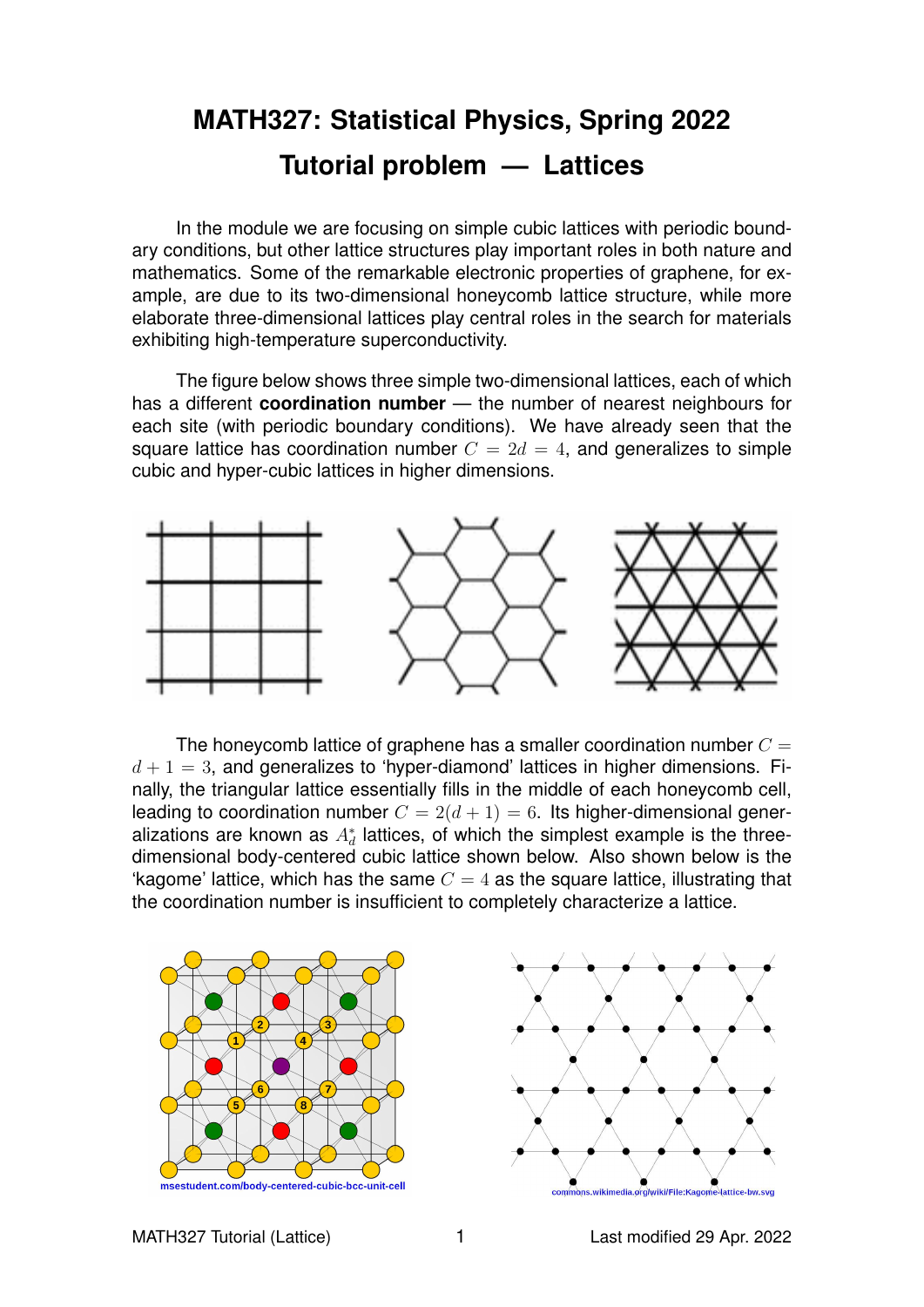Things become more interesting when we consider generalizing the Ising model to have energy

$$
E = -J\sum_{(jk)} s_j s_k - H\sum_{n=1}^N s_n,
$$

with nearest neighbours  $(ik)$  defined by any of the three simple two-dimensional lattices above. While any positive interaction strength  $J > 0$  can be rescaled to  $J = 1$  without loss of generality, the case of a constant negative  $J < 0$  is qualitatively different. Specializing to  $d = 2$  and  $H = 0$ , let's consider a couple of **conceptual questions**: What are the minimum-energy ground states for each case  $J > 0$  and  $J < 0$ , for each of the square, honeycomb and triangular lattices? Can you think of an order parameter distinguishing these ground states from the disordered micro-states that dominate at high temperatures?

Generalizing the Ising model in this way opens up a vast landscape of possible applications both practical and abstract. As one example (with both practical and abstract relevance), a **spin glass** can be modeled by allowing the interaction strength to vary from site to site.

$$
E_{\text{SG}} = -\sum_{(jk)} J_{jk} s_j s_k.
$$

Giorgio Parisi was awarded part of the 2021 Nobel Prize in Physics for his work studying the mathematics of such spin glass systems. In particular, he was able to solve the so-called Sherrington–Kirkpatrick model

$$
E_{\text{SG}} = -\sum_{j < k} J_{jk} s_j s_k,
$$

where the values  $J_{jk}$  are randomly drawn from a gaussian distribution around some mean  $J_0$  and the system is defined on a fully connected lattice (or **complete graph**) where every site j is a nearest neighbour of every other site  $k \neq j$ . (Summing only over  $j < k$  and not  $j > k$  avoids double-counting the link  $jk$ .) As shown on the next page, a fully connected lattice with  $N$  sites has  $\frac{1}{2}N(N-1) = {N \choose 2}$  links.

While we may look a bit more closely at spin glasses if time permits during the next couple of weeks, for now let's consider a simpler Ising system with constant interaction strength on the fully connected lattice:

$$
E = -\frac{J}{N} \sum_{j < k} s_j s_k - H \sum_{n=1}^N s_n.
$$

We normalize the interaction strength by  $N$  so that the system retains a finite energy per spin in the  $N \to \infty$  thermodynamic limit.

Can you compute a closed-form expression for the partition function of this Ising model on the fully connected lattice? As a hint, it may be profitable to reorganize the calculation into a sum over the  $N + 1$  possible values of the magnetization  $-1 \leq m \leq 1$ , and counting how many micro-states there are with a given magnetization. (This is analogous to the fugacity expansion that reorganizes the